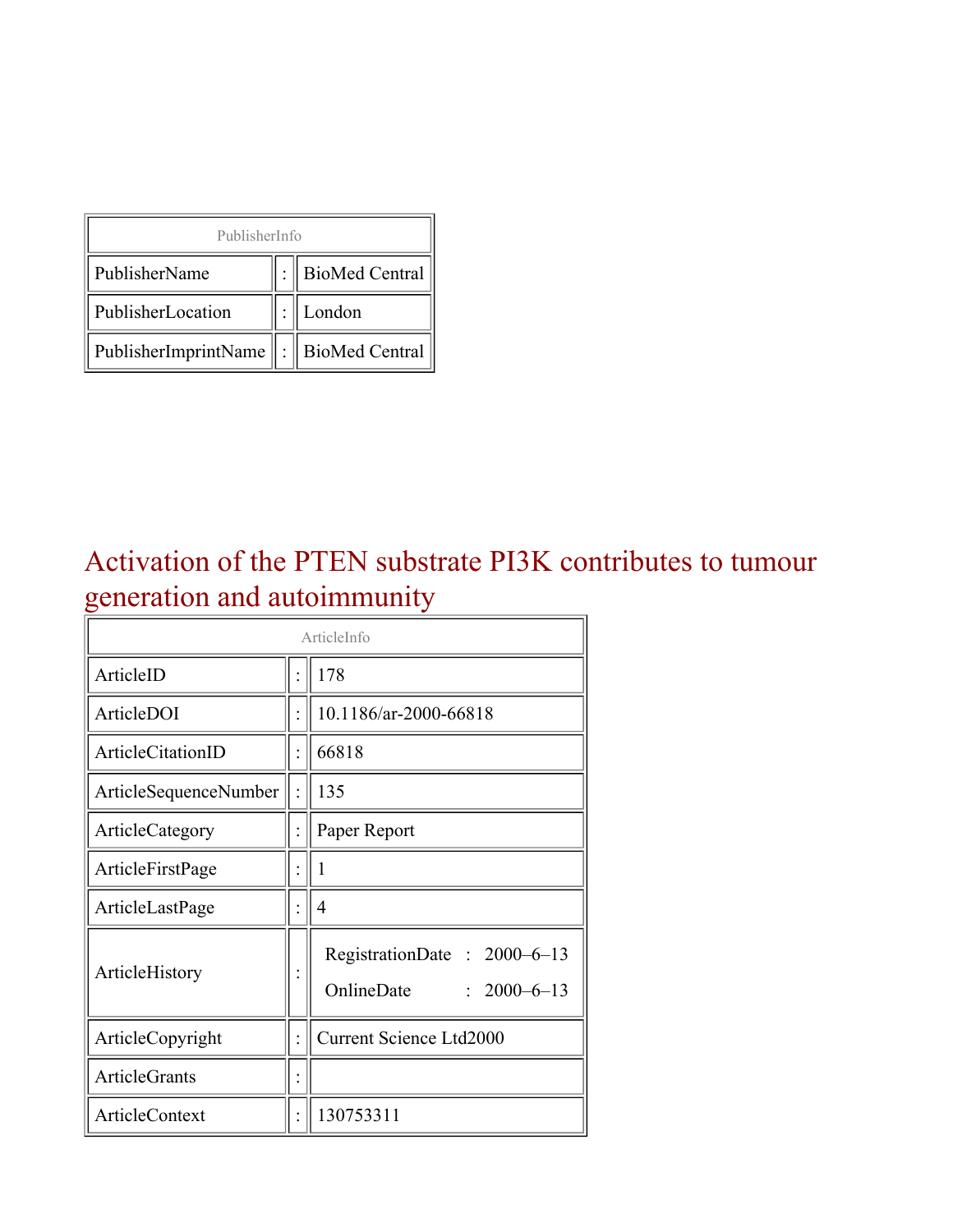Aff1 Center of Experimental Rheumatology, Zurich, Switzerland

### <span id="page-1-0"></span>Keywords

Apoptosis, autoantibodies, autoantigen, MCTD, Raynaud's phenomenon, SLE, U1 snRNP

# Context

PI3K is composed of a regulatory (p85) and a catalytic (p110) subunit and catalyses the formation of phosphatidylinositols P2 and P3, thus regulating cell survival, division and migration. In addition to having specific functions in B cells, PI3K has been implicated in tumour formation. Interestingly, the tumour suppressor PTEN, mutated in many human tumours, downregulates PI3K pathways. Selective impairment of 3-phosphoinositide recognition has been described for only one human PTEN mutation and it remains unclear whether other substrates of PTEN are essential mediators of this tumour suppressor. To elucidate the involvement of PI3K in T cell function and in tumour formation.

# Significant findings

Transgenic mice showed a pronounced increase in  $CD4^+$  cells leading to an accumulation in the spleen and lymph nodes after 12-15 months. The number of T cells expressing the shared memory/ activated CD44<sup>high</sup> CD62L<sup>low</sup> CD45RB<sup>low</sup> phenotype was elevated as compared to the wild-type animals. The expression of CD25, CD54, CD69, CD11b, and VLA-4 activation markers was not significantly increased in the CD4<sup>+</sup> cells of the p65PI3K Tg mice between week 6 and month 10, suggesting that the  $CD4^+$  T cells were enriched in memory cells. In some 12-15 month old p65PI3K Tg mice, the expanding  $CD4^+$  cell population acquired a partially activated phenotype with increased expression of CD69 and CD54, but not CD25, CD11b, or VLA-4. The expansion of the  $CD4^+$ lymphocyte pool in the p65PI3K Tg mice was accompanied by an increased survival of  $CD4^+$  memory cells. Adult p65PI3K Tg mice developed a lymphoproliferative disorder with large lymphoid infiltrates in non-lymphoid organs. Flow cytometry of lung cell suspensions revealed a dominance (60%) of CD4+T cells. The majority of animals with advanced lymphoproliferative disease developed severe autoimmune glomerulonephritis that was accompanied by a polyclonal hypergammaglobulinemia with an increase in IgG1 and IgG2. Levels of anti-ds DNA autoantibodies were also elevated in the sera of p65PI3K Tg mice. No tissue destruction by T cells was observed. To examine whether PTEN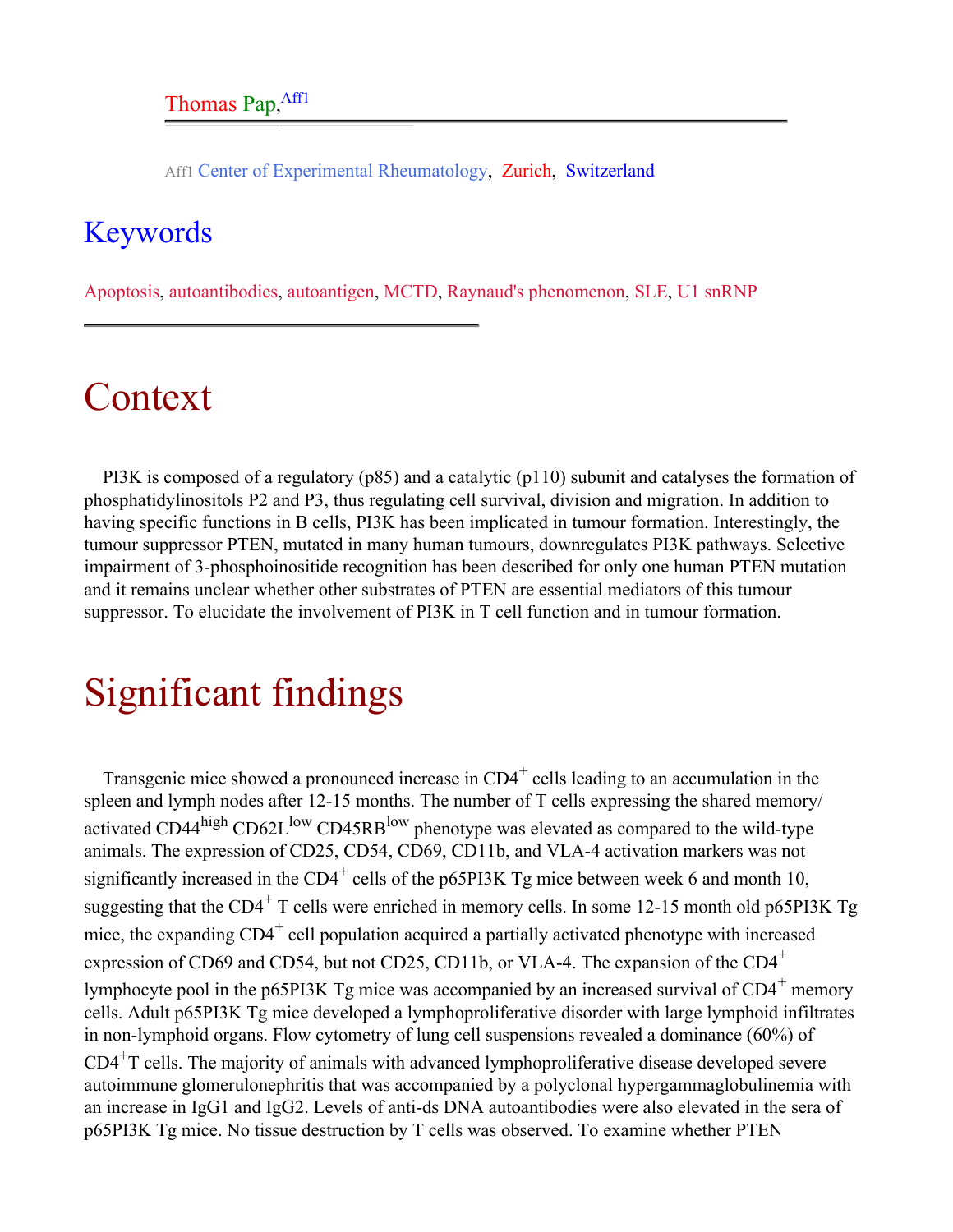counteracts the action of PI3K in cellular transformation, the ability of PTEN to inhibit p65PI3Kinduced 3T3 cell transformation was examined. A focus formation assay, was used to assess the transformation of 3T3 cells. Ectopic expression of PTEN (two- to four-fold higher expression as compared to the endogenous enzyme) inhibited focus formation by p65PI3K alone or in combination with v-Raf, but did not affect foci induced by v-Raf alone or by v-Src.

## Comments

Interest is growing in the relevance of the PI3K-Akt-NF-?B pathway to rheumatic disorders such as rheumatoid arthritis (RA) and systemic lupus erythematosus (SLE). Downregulation PTEN, a key regulator of PI3K-mediated signalling, occurs in the RA synovium. In their paper, Borlado *et al*demonstrate that transgenic mice expressing an active form (p65PI3K) of the phosphoinositide 3-kinase in T cells develop an infiltrating lymphoproliferative disorder as well as autoimmune renal disease with increased numbers of memory T cells. In addition, overexpression of p65PI3K affects fibroblasts by inducing focus formation in 3T3 cells. Interestingly, p65PI3K induced fibroblast transformation is inhibited selectively by the overexpression of PTEN. Although the relevance of these findings for specific rheumatic diseases needs to be established, the data provide new insights into cellular signalling and suggest that PTEN/PI3K pathways may constitute interesting targets for rheumatic diseases.

## Methods

Mice transgenic for the thymic lymphoma p65PI3K mutant of p85a (p65PI3K Tg) were generated by inserting a restriction fragment of p65PI3K into the p56 Lck promoter (pLck) human growth hormone (hGH) vector and subsequently injecting a purified fragment containing the pLck-p65PI3K-hGH transgene into the pronuclei of fertilised oocytes of (C57BL/6 x CBA) F1 mice. Transgene-positive lines of the offspring were backcrossed onto the C57BL/6 background. Mice were examined for the appearance of tumours and other clinical abnormalities twice weekly. They were sacrificed at different times and organs were investigated by standard histology and immunohistochemistry. Cell suspensions from the thymus, spleen, and lymph nodes were analysed for surface markers and for apoptosis by flow cytometry. Human PTEN cDNA was amplified from poly(A)-mRNA of MCF-7 cells and subcloned in pRK5. Focus formation of 3T3 fibroblasts was investigated in  $p65PI3K^+$  cells with and without overexpression of PTEN.